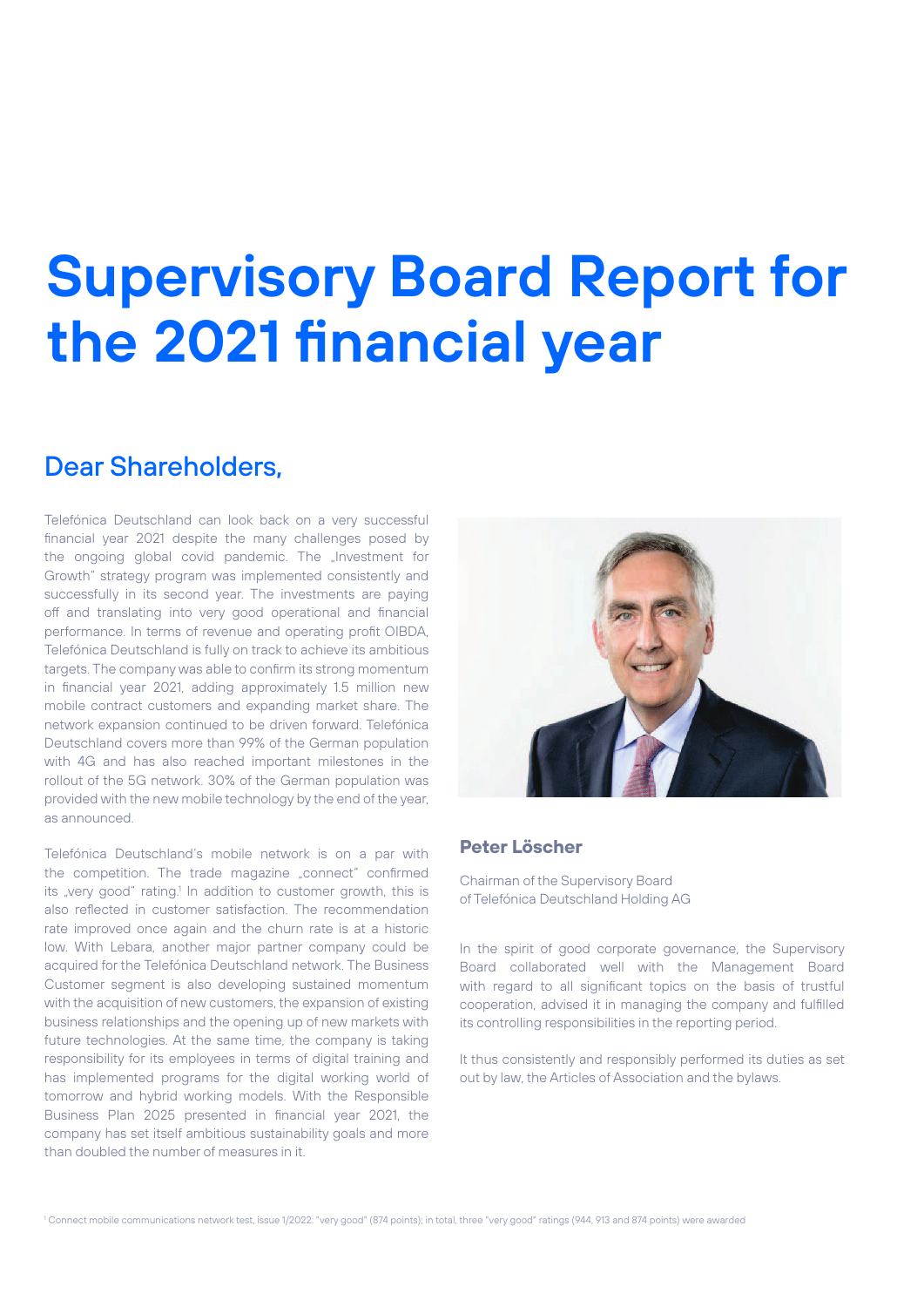### Composition of the Supervisory Board

The company's Supervisory Board consists of 16 members, of which eight are shareholder representatives and eight are employee representatives.

During the 2021 financial year, the Supervisory Board consisted of the following members: Peter Löscher (Chairman), Christoph Braun (Deputy Chairperson) as well as the Supervisory Board members Martin Butz, Pablo de Carvajal González, Peter Erskine, María García-Legaz Ponce, Ernesto Gardelliano, Cansever Heil, Christoph Heil, Michael Hoffmann, Julio Linares López, Stefanie Oeschger, Thomas Pfeil, Joachim Rieger, Dr. Jan-Erik Walter and Claudia Weber.

There were no changes to the Supervisory Board members during the reporting period.

Peter Erskine resigned from his role as Supervisory Board member with effect from end of 31 December 2021; by court order dated 30 December 2021, with effect from 4 January 2022, Jaime Smith Basterra was appointed by the court as a shareholder representative as a member of the Supervisory Board. He has expertise in the fields of accounting and auditing and is independent of the Company and its Management Board as well as of the controlling shareholder.

#### Composition of the Management Board

In the financial year 2021, the **Management Board** of Telefónica Deutschland Holding AG consisted of seven members: Markus Haas, Chief Executive Officer (CEO), Markus Rolle, Chief Financial Officer (CFO), Valentina Daiber (Chief Officer Legal and Corporate Affairs), Nicole Gerhardt (Chief Human Resources Officer and Labour Director ("Arbeitsdirektorin"), Alfons Lösing (Chief Partner & Wholesale Officer), Wolfgang Metze (Chief Consumer Officer) and Mallik Rao (Yelamate Mallikarjuna Rao; Chief Technology & Information Officer).

#### Cooperation between the Management Board and Supervisory Board

The Management Board and Supervisory Board cooperate in a trusting manner in all relevant matters within and outside of Supervisory Board meetings and in the interest of the company.

In the reporting period, the Supervisory Board advised and monitored the Management Board with advice in accordance with legal requirements.

Further information, including curricula vitae of the members of the Supervisory Board, can be found on the Company's website at www.telefonica.de/supervisory-board.

In accordance with the recommendation of C.10 of the German Corporate Governance Code, the member Michael Hoffmann, who is independent of the controlling shareholder as well as of the Company and the Executive Board, is the Chairman of the Audit Committee and an independent financial expert on the Supervisory Board.

In accordance with Section 100 para. (5) of the German Stock Corporation Act (AktG), the Supervisory Board already included at least one member with expertise in the field of accounting and auditing, Michael Hoffmann, and at least one further member with expertise in the field of accounting and auditing, Ernesto Gardelliano, in the reporting period. In addition, Thomas Pfeil as a longstanding member of the Audit Committee also has corresponding expertise. The members of the Supervisory Board as a whole were familiar with the sector in which the Company operates.

There were no changes in the composition of the Management Board during the reporting period.

The Management Board involved the Supervisory Board in all material decisions in a timely manner, submitted reports to the Supervisory Board in oral and written form and provided additional information when required, if necessary also by means of an expert opinion from external advisors. Where approval by the Supervisory Board was required by law, the articles of association or the bylaws, this was given after intensive consultation, examination and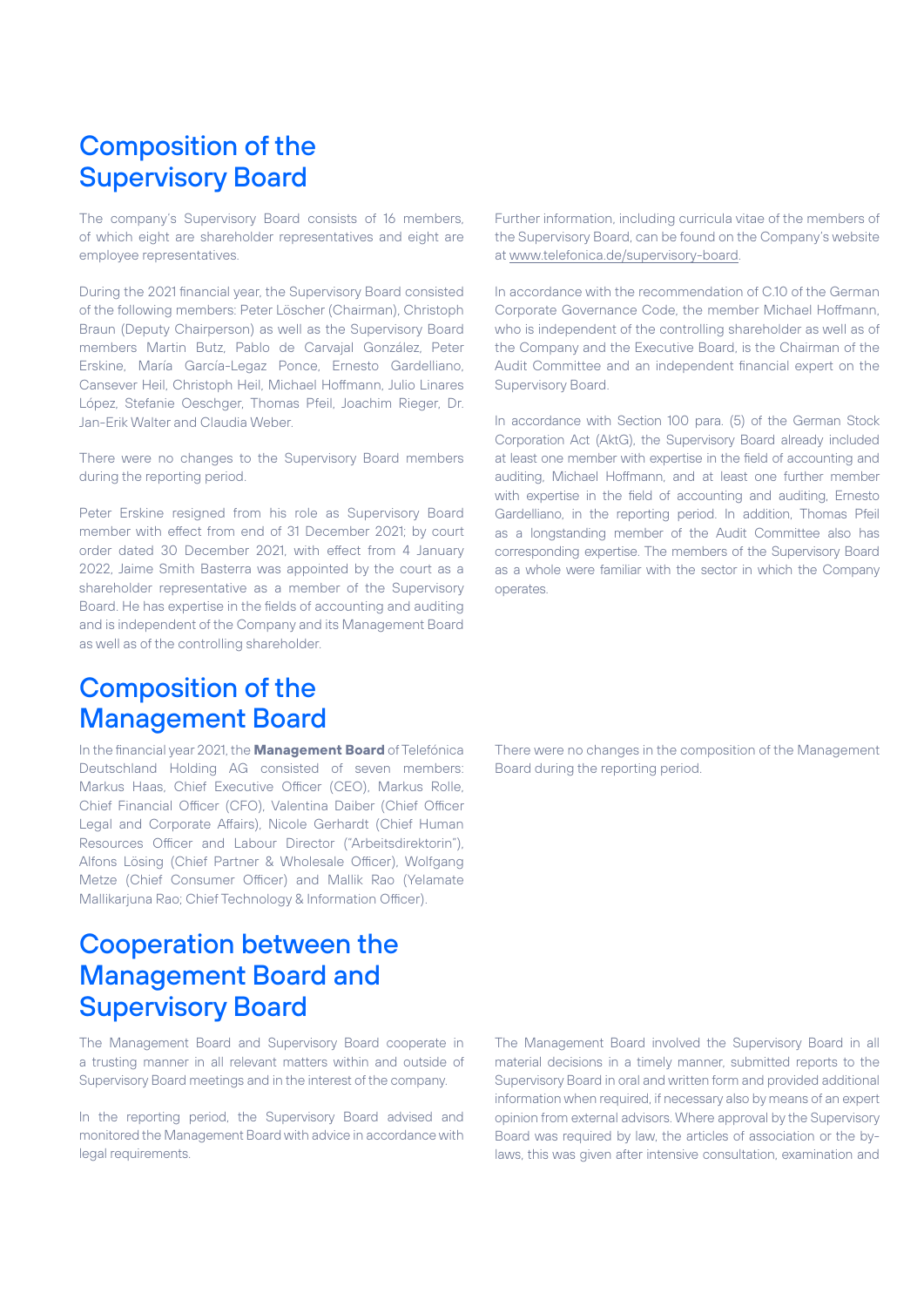discussion in the Supervisory Board and – where relevant – in the committees set up by the Supervisory Board for this purpose.

In addition, the Management Board provided the Supervisory Board monthly with a written report, which covered in particular relevant financial key performance indicators (KPIs).

During the reporting period, the Chairman of the Supervisory Board regularly exchanged information with the Management Board, in particular with the CEO. Thus, regular alignment meetings took place between the Chairperson of the Supervisory Board and the CEO. They discussed the current status and future development of the company, as well as the progress of ongoing important projects, strategy, business policy, corporate planning, risks and opportunities and its management, as well as compliance and governance topics. Furthermore, there is a lively

#### Meetings of the Supervisory Board

In 2021, five regular meetings of the Supervisory Board were held, namely on 22 February (meeting on the financial statements for the 2020 financial year; "Bilanzsitzung"), 26 April, 26 July, 25 October and 16 December 2021.

Furthermore, there were five internal meetings of the Supervisory Board in which internal Supervisory Board topics such as the effectivity survey and further training of the Supervisory Board, the composition and composition of its committees as well as Management Board remuneration topics were dealt with. The internal meetings were held on 22 February, 26 April, 26 July, 25 October and 16 December 2021.

In addition, there was an extraordinary Supervisory Board meeting on 18 January 2021 to discuss the budget for the 2021 financial year and issues relating to future shareholder remuneration.

exchange between the Chairperson of the Supervisory Board and the CEO outside of regular meetings. The Chairman of the Supervisory Board informed the other members of the Supervisory Board about important topics discussed.

In addition to the meeting activities, pre-alignment meetings for the respective meetings and other information provided to the Supervisory Board by the Management Board during the year, an annual strategy workshop was again held in which the strategy of the company was analysed in the light of current developments and for each Management Board department and discussed in an informal setting. In that context, the Supervisory Board also discussed the ways corporate sustainability and ESG (Environment, Social, Governance) are included in corporate business and strategy. All members of the Supervisory Board and Management Board participated in the strategy workshop.

There have been two Supervisory Board meetings so far in 2021. An extraordinary meeting of the Supervisory Board was held on the evening of 18 January 2021 in anticipation of an IR Capital Market Update on the following day.

In 2022, there has been one Supervisory Board meeting and one internal meeting of the Supervisory Board so far.

The meeting on the financial statements for the 2021 financial year was held on 21 February 2022. In addition to financial topics, the meeting on the financial statements also dealt with corporate governance topics and preparations of the 2022 Annual General Meeting, as well as the remuneration report for the financial year 2021. The internal meeting of the Supervisory Board dealt, among other things, with the Supervisory Board's report on the 2021 financial year. Moreover, following respective recommendation of the Remuneration Committee, the prolongation of the management board service agreement and the appointment of Markus Haas until 31 December 2025 was resolved.

#### Material topics dealt with by the Supervisory Board

The first meeting of the Supervisory Board in the financial year 2021 was an extraordinary meeting, which took place on 18 January 2021. Among other things, the 2021 budget, shareholder remuneration and midterm guidance were discussed in this meeting.

The first regular meeting of the Supervisory Board in the financial year 2021 was then the balance sheet meeting on financial year 2020. It took place on 22 February 2021. The focus of this meeting was the review and approval of the annual and consolidated financial statements and the combined management report for the 2020 financial year as well as the treatment of the dependency report and the non-financial statement and consideration of profitability. In addition to these topics, the Supervisory Board dealt in particular with the strategic priorities for 2021 in general and in particular in the areas of Legal & Corporate Affairs, B2C, CTIO and business partner business. Furthermore, the agenda of the Annual General Meeting on 20 May 2021 and its proposed resolutions, including the distribution of the balance sheet profit, proposal for the appointment of the auditor for the financial year 2021 and corporate governance topics were discussed.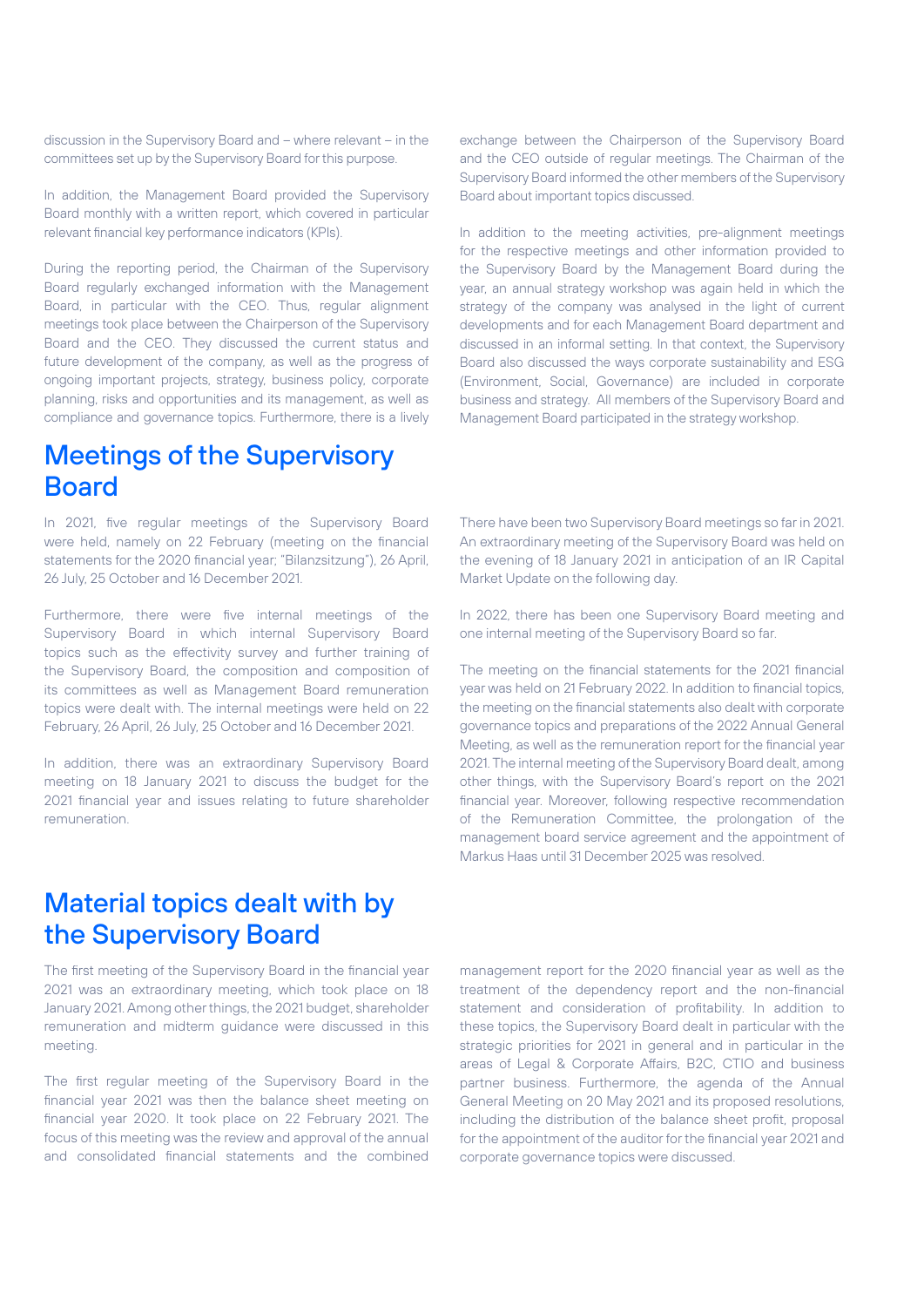In an internal meeting on the same day, the Supervisory Board dealt in particular with compensation issues, including the compensation systems. Furthermore, the Supervisory Board dealt with the Supervisory Board's report on the 2020 financial year.

The Supervisory Board meeting on 26 April 2021 dealt in particular with the development of the B2B area, financial topics (in particular Q 1 results and the annual financial statements of the direct subsidiaries), an update on network topics and the partner business. The Supervisory Board furthermore dealt with the topics of audit and risk management, including the audit plan for 2021, compliance, and the Corporate Responsibility Report, as well as the upcoming (virtual) Annual General Meeting 2021. Furthermore, the Supervisory Board addressed its strategy workshop.

At its internal meeting, also held on 26 April 2021, one of the items on the agenda was succession planning. Furthermore, the Supervisory Board dealt with compensation and governance topics.

At the meeting on 26 July 2021 Management Board reported on the flood disaster and the exemplary relief efforts of employees, among other things. Meeting topics also included the ongoing Corona pandemic, opportunities in the Business area, Q2 results, and guidance options given the successful financial year. Furthermore, CTIO topics (in particular the network expansion plan) and HR topics were discussed.

In the internal meeting of the Supervisory Board on the same day, the Supervisory Board dealt in particular with remuneration and corporate governance issues and the upcoming annual effectivity survey of the Supervisory Board and, among other things, the dates of the Annual General Meetings in 2022 and 2023.

In a meeting on 25 October 2021, in addition to the usual CTIO update, the Supervisory Board dealt in particular with the Q3 results and the long-term business plan. Furthermore, the Corporate & Legal Affairs Update dealt with the consultation on the spectrum award procedure and the main topics of nonfinancial reporting.

An internal meeting of the Supervisory Board was also held on 25 October 2021, in which, among other things, the Compliance Declaration and the results of the effectivity survey of the Supervisory Board were discussed and measures were derived.

At the Supervisory Board meeting on 16 December 2021, the topics discussed included among other things a review of the very successful year 2021 for the company, the priorities for 2022, the agenda for the 2022 Annual General Meeting and financial topics. The meeting focused on the Long Term Business Plan 2022-2024 and the resolution on the 2022 budget. Furthermore, an update was given on the CTIO – including on the very good network test results and rollout commitments – and business partner areas of the Management Board, and on the agenda for the 2022 Annual General Meeting and resolutions on the meeting dates for 2022. The subsequent internal meeting of the Supervisory Board dealt with Management Board succession planning and Management Board remuneration topics and presented the main features of the separate Remuneration Report 2022 to be prepared for the first time for the Annual General Meeting in 2022.

Where necessary, the Supervisory Board also passed resolutions outside of meetings, in particular by e-mail. For example, the Compliance Declaration from March 2021 and the final agenda for the 2021 Annual General Meeting and its implementation were passed in this way, taking into account the facilitations resulting from the Act on Measures in Company, Cooperative, Association, Foundation and Condominium Law to Combat the Effects of the COVID 19 Pandemic ("Gesetz über Maßnahmen im Gesellschafts-, Genossenschafts-, Vereins-, Stiftungs- und Wohnungseigentumsrecht zur Bekämpfung der Auswirkungen der COVID-19-Pandemie") after respective predealing in meetings held in person and in committees (where relevant).

#### Committees of the Supervisory **Board**

As of 31 December 2021, the Supervisory Board has installed five committees: an Audit Committee, a Remuneration Committee, a Nomination Committee, a Related Party Transactions Committee and a Mediation Committee. The Audit Committee, the Remuneration Committee, the Related Party Transactions Committee and the Nomination Committee meet regularly, the Mediation Committee meets only as required.

The Audit Committee is inter alia responsible for preparing the resolution of the Supervisory Board regarding the approval of the financial statements, discusses the quarterly and half-year reports with the Management Board, monitors the accounting processes and auditing, compliance and the effectivity of internal control systems (including risk management and internal audit systems) and the auditor's review of the financial statements. It furthermore is responsible for the coordination with and selection of the auditor as well as evaluation of the quality of the audit.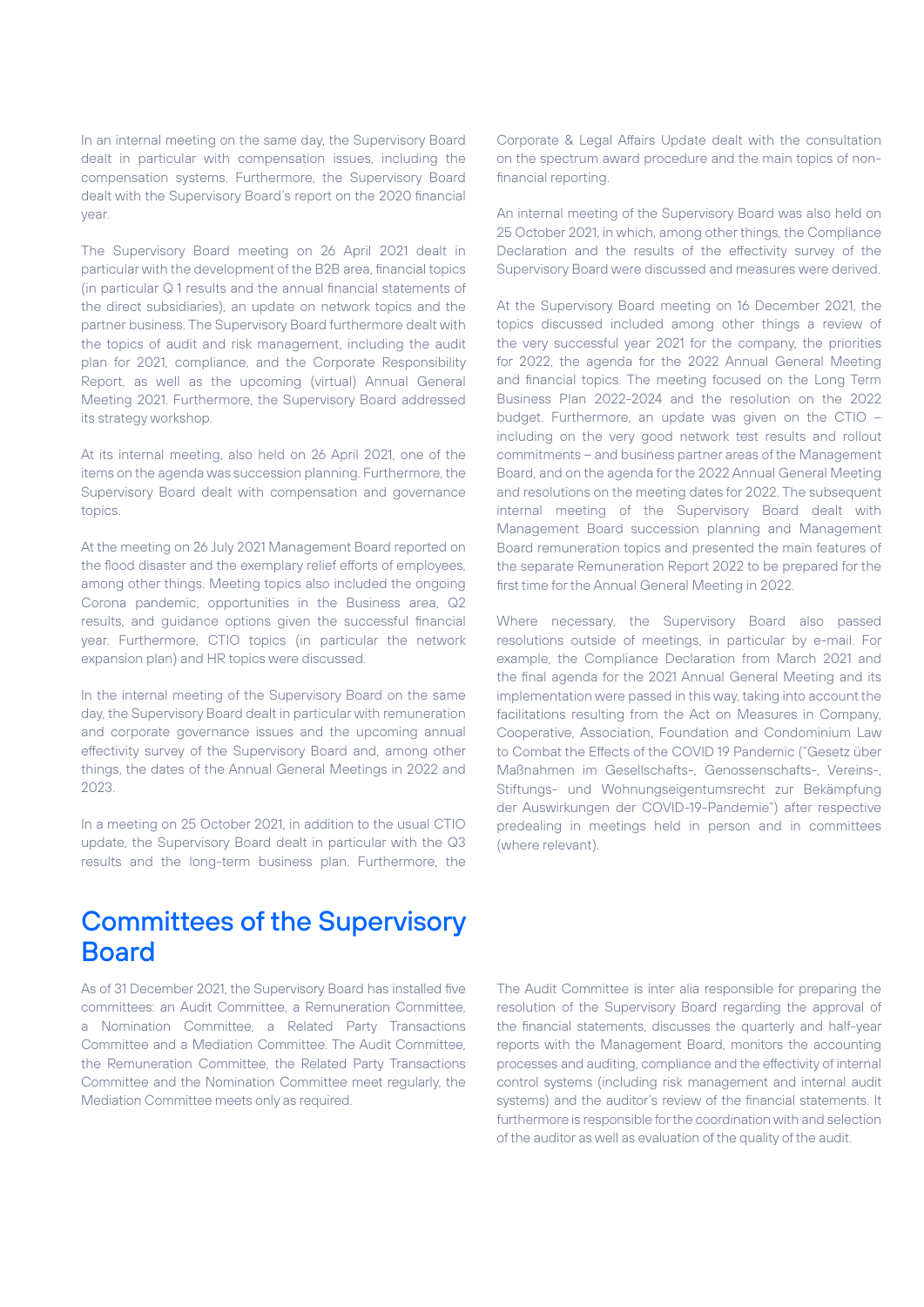During the reporting year, the audit committee consisted of the following members:

- Michael Hoffmann (chairman; independent financial expert)
- Martin Butz
- Ernesto Gardelliano (financial expert) (interrupted from the end of the Annual General Meeting of 20 May 2021 until his reelection to the committee on 6 July 2021) and
- Thomas Pfeil (financial expert).

In 2021, the Audit Committee met four times, on 22 February, 26 April, 26 July and 25 October 2021, to discuss, among other things, the financial results, audit, risk management and integrity services including compliance, data protection and cyber security, and the assessment of quality of the auditor's work. Furthermore, the Supervisory Board's meeting on financial statements and corresponding recommendations to the full board were prepared.

In 2022, the Audit Committee met once, on 21 February 2022, with the focus on preparing the Supervisory Board's balance sheet meeting and recommending the auditor for resolution by the Annual General Meeting, which is scheduled for 19 May 2022.

During the reporting year, the Chairman of the Audit Committee maintained close contact with the auditors and internal (especially finance) departments as well as the Management Board also outside of meetings and informed the other members of the Audit Committee about important topics arising from this exchange. Furthermore, the chairman of the audit committee regularly reports to the Supervisory Board on the activities of the audit committee.

During the reporting year, the Remuneration Committee consisted of the following members:

- Michael Hoffmann (chairman; independent)
- María García-Legaz Ponce
- Dr. Jan-Erik Walter and
- Claudia Weber.

The Remuneration Committee is entrusted with the preparation of topics relating to the remuneration of the Management Board and Supervisory Board. Insofar as Supervisory Board compensation is concerned, this applies only to the extent that it falls within the remit of the Supervisory Board, particularly in the context of the new "say on pay" requirements. The Remuneration Committee makes recommendations to the full Supervisory Board in this regard.

The Remuneration Committee met five times in 2021, on 1 February, 26 March, 19 July, 17 September and 24 November 2021. Among other things, it dealt intensively with the remuneration systems of the Supervisory Board and Management Board and with the implementation of the elements of the remuneration

systems in remuneration components, including the proposal of concrete targets and review of the respective target achievement. The Remuneration Committee dealt in detail with the remuneration-related recommendations of the German Corporate Governance Code 2020 before respective resolution passing by the Supervisory Board.

In 2022, one meeting of the Remuneration Committee took place on 28 January 2022 in preparation for the Supervisory Board's resolution on Management Board remuneration topics and the amendment of the Remuneration System for the Supervisory Board, which will be presented to the Annual General Meeting 2022 for resolution.

The members of the Remuneration Committee also participated in a preparatory meeting outside the meetings of the Remuneration Committee (informal Q&A session on the topic of Say on Pay). Furthermore, the Remuneration Committee also passed by e-mail outside of meetings during the reporting period resolutions.

The Chairman of the Remuneration Committee reports regularly on the activities of the Remuneration Committee at the internal meetings of the Supervisory Board.

The Nomination Committee proposes suitable candidates to the Supervisory Board for election proposals to the Annual General Meeting. As of 31 December 2021, the Nomination Committee consisted of the following members:

- Peter Löscher (Chairman; independent)
- Pablo de Carvajal González and
- Ernesto Gardelliano (interrupted from the end of the Annual General Meeting on 20 May 2021 until his re-election to the committee on 6 July 2021).

In the reporting year, the Nomination Committee dealt with the succession topics of the Supervisory Board 2021 and, in particular in advance of the Annual General Meeting on 20 May 2021, proposed Stefanie Oeschger and Ernesto Gardelliano to the full Supervisory Board as suitable candidates for succession to the Supervisory Board to the Annual General Meeting. There was one meeting of the Nomination Committee on 12 November 2021, at which the composition criteria and requirements for members of the Supervisory Board were also discussed in the context of the new election of all shareholder representatives due to take place at the Annual General Meeting in 2022. Furthermore, the members of the Nomination Committee dealt with succession topics of the Supervisory Board outside meetings and, after appropriate informal preliminary treatment, made their recommendations to the Supervisory Board by way of e-mail resolutions.

The Chairman of the Nomination Committee reports regularly on the activities of the Nomination Committee at the internal meetings of the Supervisory Board.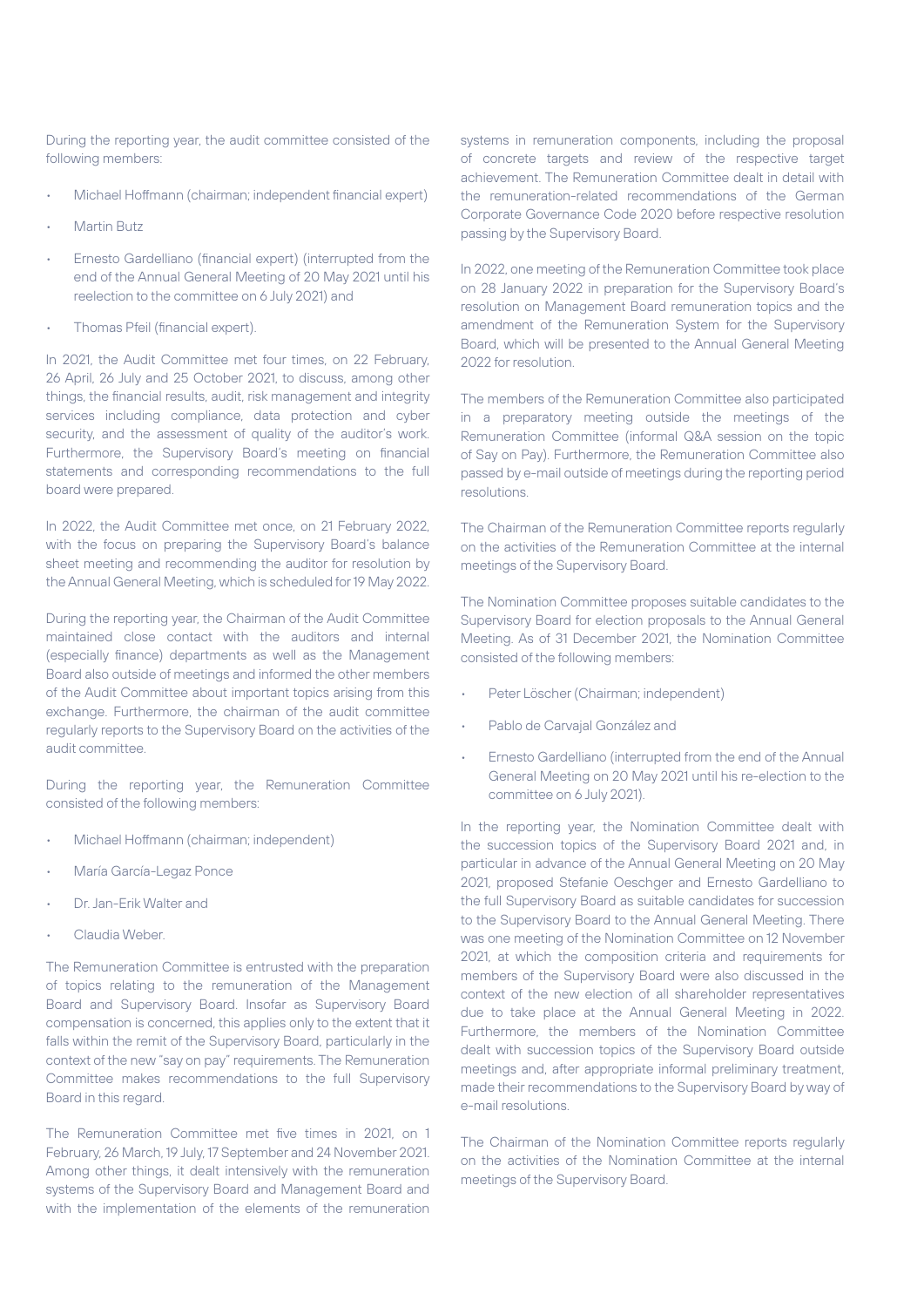The Chairman of the Nomination Committee reports regularly on the activities of the Nomination Committee at the internal meetings of the Supervisory Board.

The Related Party Transactions Committee monitors and resolves on certain transactions with affiliated companies, in particular transactions with affiliated companies pursuant to sec. 111a, b German Stock Corporation Act (AktG), instead of the full Supervisory Board. The majority of its members have no conflicts of interest with regard to the controlling shareholder.

The Related Party Transactions Committee consists of the following five members:

- Peter Löscher (Chairman)
- Christoph Braun
- Pablo de Carvajal González
- Michael Hoffmann and
- Thomas Pfeil.

The Related Party Transactions Committee met two times in 2021, on 22 February 2021 and 28 September 2021. At

#### Attendance at Meetings

Insofar as members could not attend meetings of the Supervisory Board or relevant committee meetings in isolated

these meetings and in the context of e-mail resolutions, the Related Party Transactions Committee dealt with the quarterly monitoring of transactions with affiliated companies and dealt with transactions with affiliated companies that did not trigger any disclosure obligations under section 111c of the German Stock Corporation Act (AktG).

The Chairman of the Related Party Transactions Committee reports regularly on the activities of the Related Party Transactions Committee at the meetings of the Supervisory Board.

As of 31 December 2021, the Mediation Committee with the responsibilities as defined in section 31 Co-Determination Act (Mitbestimmungsgesetz) consisted of the following members:

- Peter Löscher (Chairman)
- Christoph Braun
- Christoph Heil and
- Julio Linares López.

There was no need for the Mediation Committee to convene in the reported year.

cases, they were excused. They participated then in the passing of resolutions by written vote.

The individual meeting attendance during the financial year 2021 was as follows:

| <b>Member of the Supervisory Board</b> | <b>Number of Meetings*</b> | <b>Attendance</b> | <b>Non-Attendance</b> | <b>Attendance Quota</b> |
|----------------------------------------|----------------------------|-------------------|-----------------------|-------------------------|
| Peter Löscher                          | 14                         | 14                |                       | 100%                    |
| Christoph Braun                        | 13                         | 13                |                       | $100\%$                 |
| <b>Martin Butz</b>                     | 15                         | 15                | 0                     | $100\%$                 |
| Pablo de Carvajal González             | 14                         | 14                |                       | 100%                    |
| Peter Erskine                          | 11                         | 11                |                       | 100%                    |
| María García-Legaz Ponce               | 15                         | 15                |                       | 100%                    |
| Ernesto Gardelliano                    | 16                         | 16                |                       | 100%                    |
| Cansever Heil                          | 11                         | 11                |                       | 100%                    |
| Christoph Heil                         | 11                         | 11                |                       | 100%                    |
| Michael Hoffmann                       | 21                         | 19                | $\overline{2}$        | 90%                     |
| Julio Linares López                    | 11                         | 11                |                       | 100%                    |
| Stefanie Oeschger                      | 11                         | 11                |                       | 100%                    |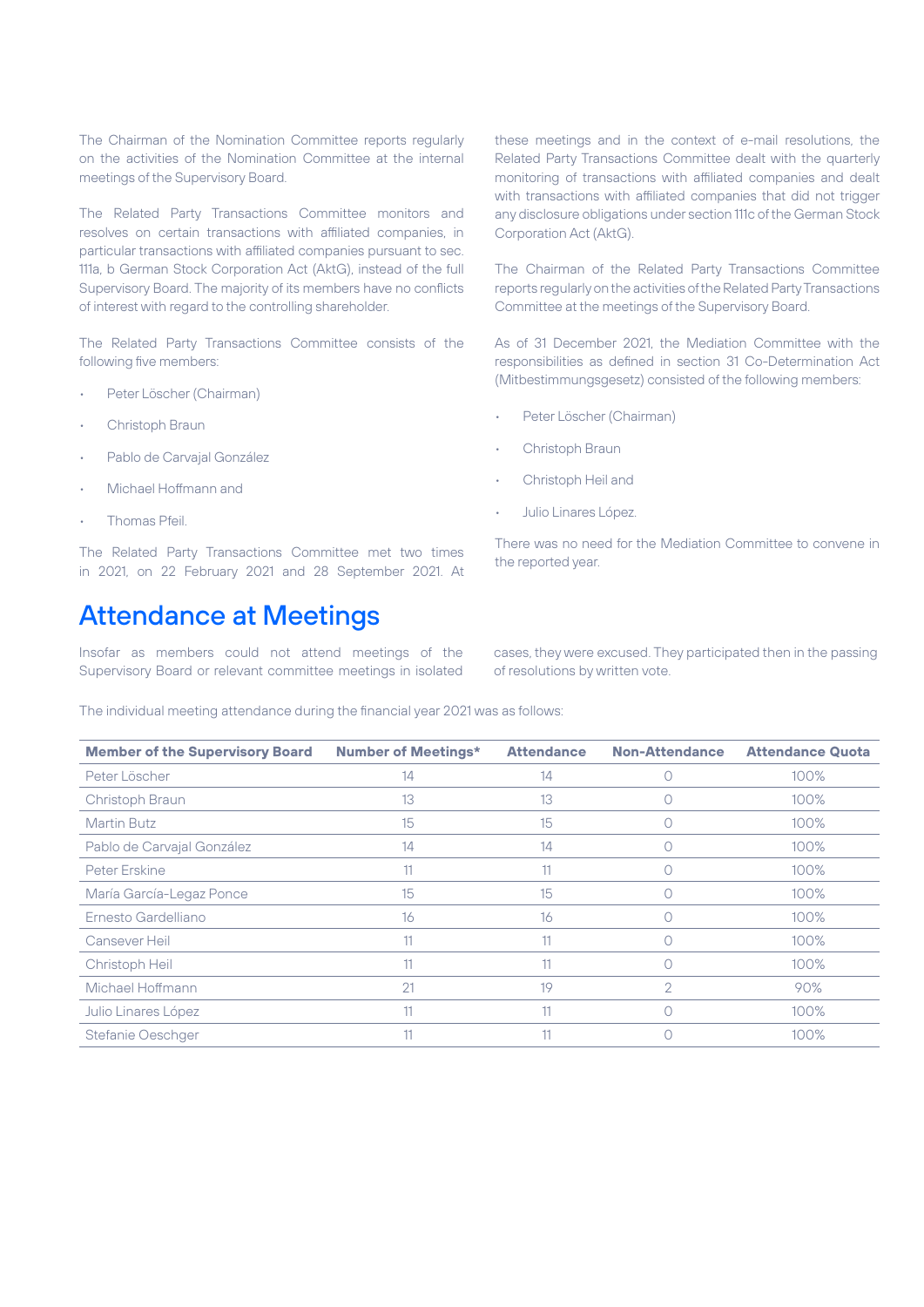| <b>Member of the Supervisory Board</b> | <b>Number of Meetings*</b> | <b>Attendance</b> | <b>Non-Attendance</b> | <b>Attendance Quota</b> |
|----------------------------------------|----------------------------|-------------------|-----------------------|-------------------------|
| <b>Thomas Pfeil</b>                    |                            |                   |                       | $100\%$                 |
| Joachim Rieger                         |                            |                   |                       | $100\%$                 |
| Dr. Jan-Erik Walter                    | 15                         | 15                |                       | $100\%$                 |
| Claudia Weber                          | 15                         | 15                |                       | $100\%$                 |
| <b>Total</b>                           | 221                        | 219               |                       | 99%                     |

This includes the number of Supervisory Board and respective committee meetings. The work of the Supervisory Board which took place outside of meetings, is not reflected herein.

The member was excused for personal reason on one day on which two meetings were held. The member participated in the passing of resolutions by submitting a written vote.

The overview on the individual meeting attendance is also available on the Company´s website at [https://www.telefonica.de/investor-relations-en/company/supervisory-board/members-attendance-at-meetings.html.](https://www.telefonica.de/investor-relations-en/company/supervisory-board/members-attendance-at-meetings.html)

#### Corporate Governance

Good corporate governance is essential for corporate success and is therefore in the interest of the company's shareholders. Further details on the corporate governance of Telefónica Deutschland Holding AG can be found in the Management Declaration pursuant to section 289f in connection with 315d German Commercial Code (HGB) in the Annual Report and on the company's website at [https://www.telefonica.de/management-declaration-2021.](https://www.telefonica.de/management-declaration-2021)

On 25 / 27 October 2021, the Management Board and the Supervisory Board approved a new Declaration of Compliance pursuant to section 161 German Stock Corporation Act (AktG). The Declaration of Compliance was published on the company's website at [https://www.telefonica.de/compliance-declaration-october-2021.](https://www.telefonica.de/compliance-declaration-october-2021) Previous versions of the Declaration of Compliance can be also found at the website.

Six of the 16 members of the Supervisory Board in the reporting year held positions in the administrative, management and supervisory bodies of the majority shareholder or its affiliated companies. Both the Supervisory Board members and the

Management Board members disclose potential conflicts of interest promptly to the Supervisory Board. In the reporting period, no conflicts of interest within the meaning of the German Corporate Governance Code arose.

As of 31 December 2021, the Supervisory Board comprised four female and twelve male members. Thus the Supervisory Board continues to fulfil the requirements of sec. 96 para. 2 German Stock Corporation Act (AktG) which the Supervisory also adopted for itself (a gender diversity quota of at least 30%), which shall be fulfilled separately by shareholder and employee representatives side following a shareholder representative resolution. This quota was fulfilled during the entire financial year with two female members on the employee representative side and two female members on the shareholder representative side.

The minimum gender diversity quota for the Management Board is 25%. It was met throughout the whole financial year 2021 (two of seven members are female).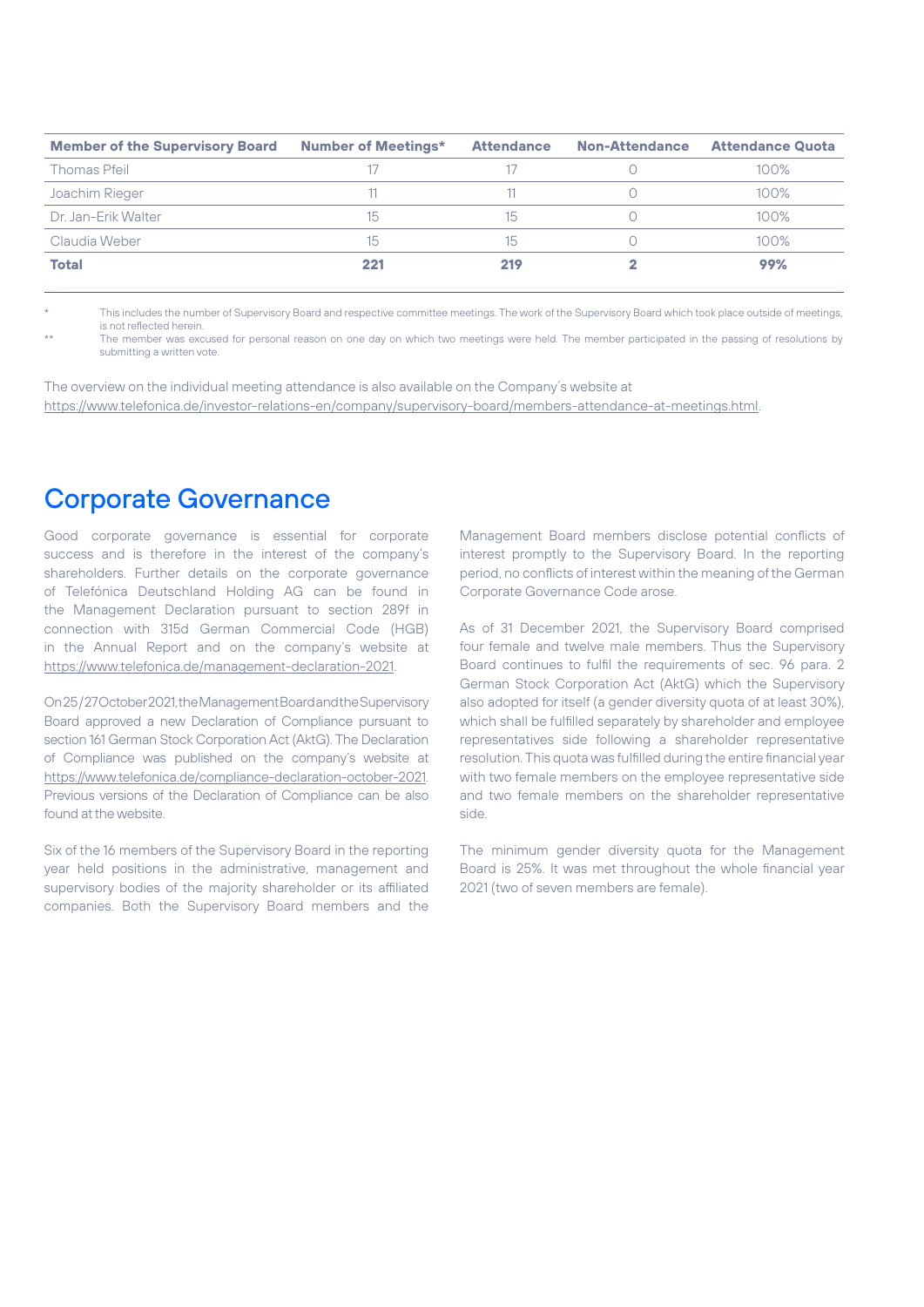#### Support of Members of the Supervisory Board

The members of the Supervisory Board are adequately supported when taking up their duties. In particular, an introduction to the activities of the Supervisory Board at Telefónica Deutschland takes place upon taking office. As part of this introduction, the Supervisory Board office with legal advisors explain the practical and legal principles and also highlight specific issues relating to stock corporation law. Training and further development requirements of the Supervisory Board are regularly assessed during the course of its work. In the reporting year, general and legal training courses were held, in particular on corporate governance issues and new legal framework. In conjunction with the strategy workshop, the company organized training sessions on new topics related to the Company's strategy, which were attended by all members of the Supervisory Board, in particular on new requirements for corporate sustainability and ESG (Environment, Social, Governance) sustainability reporting. Furthermore, the Supervisory Board was informed interactively about new types of technical developments (future technologies), particularly in the network and cloud areas. Furthermore, noting papers were prepared on individual topics (e.g., the provisions of the Financial Market Integrity Strengthening Act (Gesetz zur Stärkung der Finanzmarktintegrität, FISG) and the Second Management Positions Act (Zweites Führungspositionen-Gesetz, FüPoG II)).

#### Review of the Financial Statements 2021

Pricewaterhouse Coopers GmbH Wirtschaftsprüfungsgesellschaft audited the annual financial statements and the consolidated financial statements as well as the combined management report of Telefónica Deutschland Holding AG and the Group as of 31 December 2021 and provided each with an unqualified audit opinion. The annual financial statement of Telefónica Deutschland Holding AG and the combined management report for Telefónica Deutschland Holding AG and the Telefónica Deutschland Group were prepared in accordance with German commercial law. The consolidated financial statements have been prepared in accordance with International Financial Reporting Standards (IFRS) as they are applied in the European Union (EU) and the additional requirements which have to be applied in accordance with section 315e para 1 German Commercial Code (HGB). The auditor carried out the audit in accordance with section 317 German Commercial Code (HGB) considering German principles of proper auditing set by the Institute of Public Auditors in Germany (IDW).

The financial statement documentation of Telefónica Deutschland Holding AG and the Group, the separate non-financial declaration for Telefónica Deutschland Holding AG for the financial year 2021 as well as the respective auditor's reports and the Management Board's proposal for the distribution of profit were submitted to the Supervisory Board prior to the meeting on 21 February 2022 ("Bilanzsitzung"). The Audit Committee and the full Supervisory Board thoroughly reviewed the Annual Financial Statement ("Jahresabschluss"), the Group financial statements, the combined Management Report for Telefónica Deutschland Holding AG and the Group, the separate combined non-financial declaration, the respective auditor´s reports and the Management Board proposal for the distribution of profit and discussed the documents in detail together with the auditor on 21 February 2022. The auditor also reported on scope, material aspects and results of his audit. There was no report on material weaknesses of the internal control system and the risk management system. Management Board explained in this meeting the risk management system besides the annual financial statement of Telefónica Deutschland Holding AG and the Group, the combined management report and the separate nonfinancial declaration. The Supervisory Board approved the auditor's findings in the audit reports and had no objections after its own assessment.

At its meeting on 21 February 2022, the Supervisory Board approved the annual financial statements of Telefónica Deutschland Holding AG and the consolidated financial statements together with the combined management report for the 2021 financial year; the financial statement of Telefónica Deutschland Holding AG is thereby adopted.